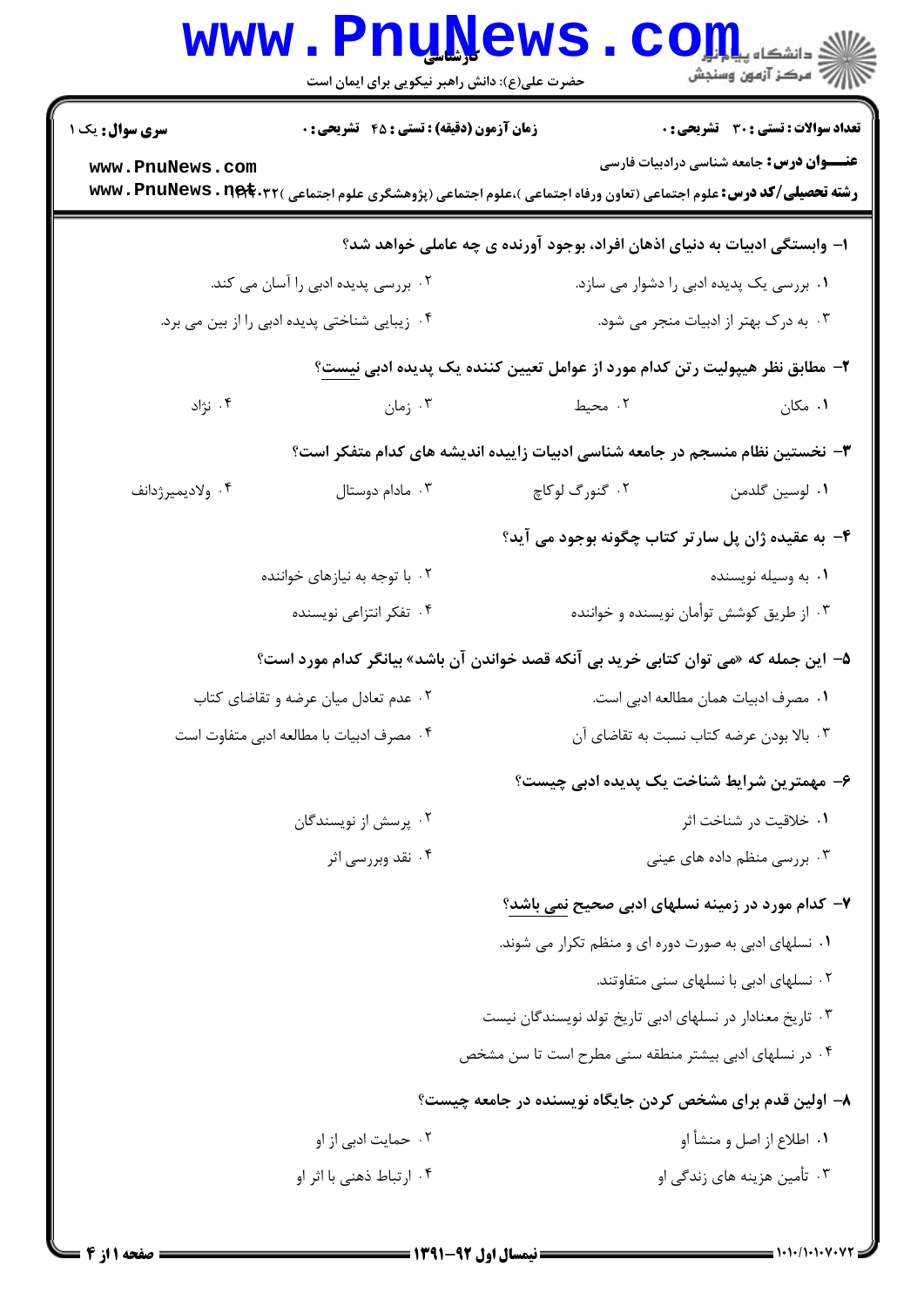|                        | <b>www.PnuNews</b><br>حضرت علی(ع): دانش راهبر نیکویی برای ایمان است                                                                             |                                                                                | ريد دانشڪاء پي¶ <mark>م آور</mark><br>ا∜ مرکز آزمون وسنجش |
|------------------------|-------------------------------------------------------------------------------------------------------------------------------------------------|--------------------------------------------------------------------------------|-----------------------------------------------------------|
| <b>سری سوال : ۱ یک</b> | <b>زمان آزمون (دقیقه) : تستی : 45 گشریحی : 0</b>                                                                                                |                                                                                | <b>تعداد سوالات : تستی : 30 ٪ تشریحی : 0</b>              |
| www.PnuNews.com        | <b>رشته تحصیلی/کد درس:</b> علوم اجتماعی (تعاون ورفاه اجتماعی )،علوم اجتماعی (پژوهشگری علوم اجتماعی ) <b>www . PnuNews . n<del>el</del>t</b> .۳۲ |                                                                                | <b>عنــــوان درس:</b> جامعه شناسی درادبیات فارسی          |
|                        |                                                                                                                                                 | ۹- چرا به داشتن شغل دوم برای نویسنده انتقاد می شود؟                            |                                                           |
|                        |                                                                                                                                                 | ۰۱ نویسندگی را به یک قشر اجتماعی- حرفه ای خاص محدود می کند.                    |                                                           |
|                        |                                                                                                                                                 |                                                                                | ۰۲ فراغتی برای نویسنده نمی گذارد                          |
|                        |                                                                                                                                                 |                                                                                | ۰۳ . باعث ایجاد خلاء فرهنگی خواهد شد                      |
|                        |                                                                                                                                                 |                                                                                | ۰۴ باعث ایجاد عدم کیفیت اثر نویسنده میگردد                |
|                        |                                                                                                                                                 | ∙ا− کدام یک از آثار زیرجزء ادبیات عامه پسندقرار می گیرند؟                      |                                                           |
| ۰۴ رمانهای پلیسی       | ۰۳ داستان                                                                                                                                       | ۰۲ نقد                                                                         | ۱. شعر                                                    |
|                        |                                                                                                                                                 | 11- در یک چرخه تولید ادبی کدام مورد زیر نقشی همانند نقش «ماما» را برعهده دارد؟ |                                                           |
| ۰۴ مترجم               | ۰۳ ناشر                                                                                                                                         | ۰۲ خواننده                                                                     | ۰۱ مولف                                                   |
|                        |                                                                                                                                                 | ۱۲- در یک بنگاه انتشاراتی، وظیفه گزینش در چرخه کار نشر برعهده کیست؟            |                                                           |
| ۰۴ کمیته ادبی          | ۰۳ کتابفروشی                                                                                                                                    | ۰۲ بخش بازرگانی                                                                | ۰۱ دفتر ساخت                                              |
|                        |                                                                                                                                                 | ۱۳- در کدام مرحله از چرخه کار نشر، قضاوت ناشر در مورد اثر، شکل پیدا می کند؟    |                                                           |
| ۰۴ چاپ                 | ۰۳ پخش                                                                                                                                          | ۰۲ گزينش                                                                       | ٠١. ساخت                                                  |
|                        | ۱۴- در کدام دسته از کشورها، مسأله توزیع،حساس ترین بخش کار انتشارات است؟                                                                         |                                                                                |                                                           |
|                        | ۰۲ کشورهای سرمایه داری                                                                                                                          | ۰۱ کشورهای سوسیالیستی                                                          |                                                           |
|                        | ۰۴ کشورهای توسعه یافته                                                                                                                          | ۰۳ کشورهایی که سیاست ارشاد دولتی دارند                                         |                                                           |
|                        | ۱۵– ایجاد تعادل میان مجموعه های زبان شناختی از کارکردهای کدام یک از موارد زیر است؟                                                              |                                                                                |                                                           |
| ۰۴ شبکه عامه           | ۰۳ شبکه فرهیختگان                                                                                                                               | ۰۲ ترجمه                                                                       | ۰۱ مرزهای ملی                                             |
|                        | ۱۶– کدامیک از گروههای زیر در محیط ادبی بسیار ضعیف جای می گیرند؟                                                                                 |                                                                                |                                                           |
|                        | ۰۲ کتابفروشی ها                                                                                                                                 |                                                                                | ۰۱ منتقدان ادبی                                           |
|                        | ۰۴ مشاغل فکری                                                                                                                                   |                                                                                | ۰۳ صاحبان مشاغل هنری                                      |
|                        |                                                                                                                                                 |                                                                                |                                                           |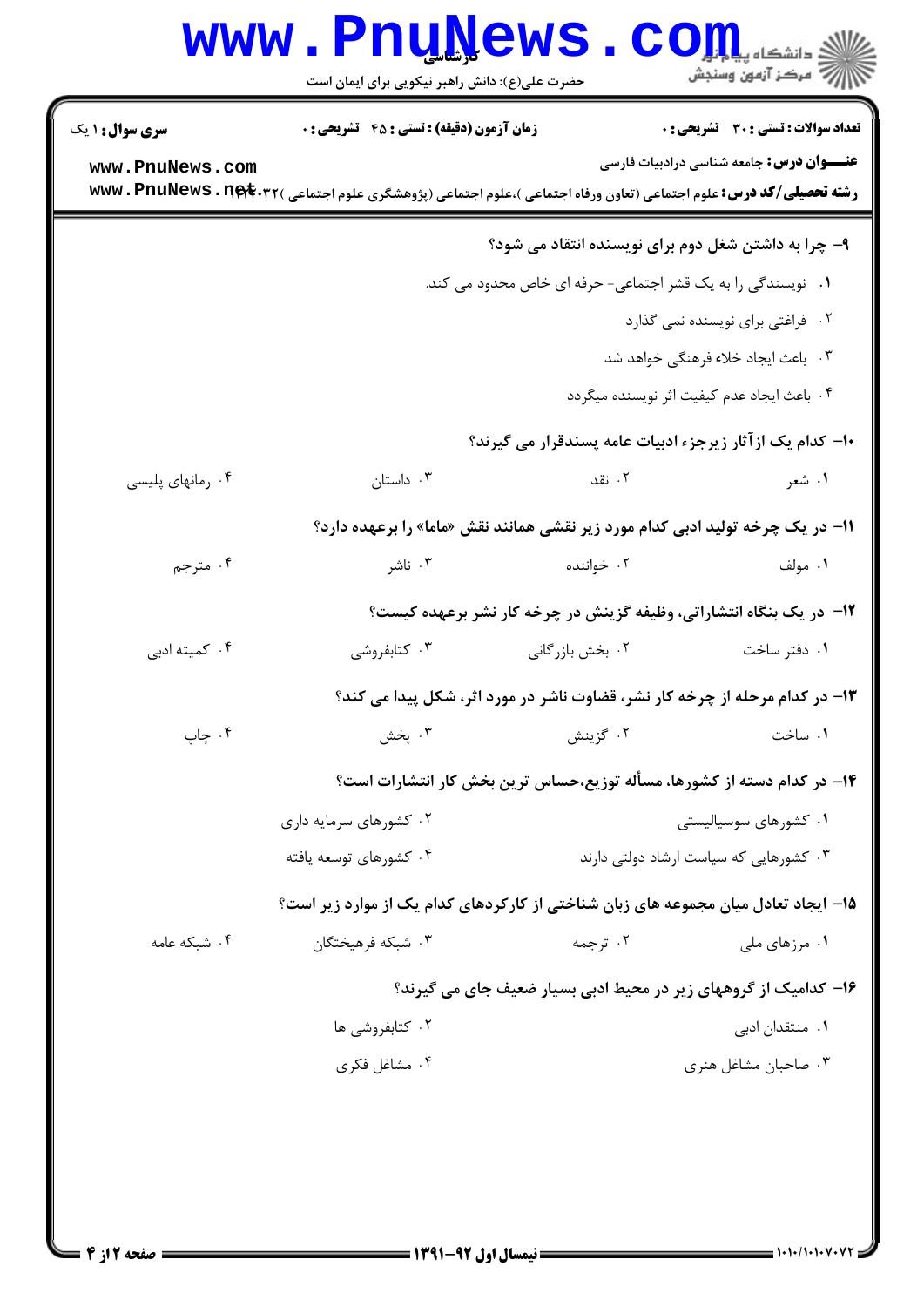|                        | <b>WWW</b><br>حضرت علی(ع): دانش راهبر نیکویی برای ایمان است                                                                     | <b>uññema</b> ,                                                 | د دانشگاه پ <b>یام</b><br>رِ ۖ مرڪز آزمون وسنڊش                  |
|------------------------|---------------------------------------------------------------------------------------------------------------------------------|-----------------------------------------------------------------|------------------------------------------------------------------|
| <b>سری سوال : ۱ یک</b> | <b>زمان آزمون (دقیقه) : تستی : 45 تشریحی : 0</b>                                                                                |                                                                 | <b>تعداد سوالات : تستی : 30 ٪ تشریحی : 0</b>                     |
| www.PnuNews.com        | <b>رشته تحصیلی/کد درس:</b> علوم اجتماعی (تعاون ورفاه اجتماعی )،علوم اجتماعی (پژوهشگری علوم اجتماعی ) <b>www . PnuNews . net</b> |                                                                 | <b>عنـــوان درس :</b> جامعه شناسی درادبیات فارسی                 |
|                        |                                                                                                                                 |                                                                 | ۱۷- کدام گزینه بیانگر تفاوت میان کتابفروشی و ناشر است؟           |
|                        | ۰۱ انتخاب ناشر ادبیات را می سازد در حالی که انتخاب کتابفروشی سلسله مراتب هایی را در ادبیات ایجاد می کند.                        |                                                                 |                                                                  |
|                        | ۲. خوانندگان مورد نظر ناشر خوانندگان فرضی هستند اما خوانندگان مورد نظر کتابفروشی واقعی هستند.                                   |                                                                 |                                                                  |
|                        | ۰۳ ناشر از میان انبوه نوشته ها انتخاب می کند اما کتابفروشی نه                                                                   |                                                                 |                                                                  |
|                        |                                                                                                                                 |                                                                 | ۰۴ موارد الف و ب                                                 |
|                        |                                                                                                                                 |                                                                 | ۱۸- کتابفروشی های متوسط دارای کدام یک از ویژگی های زیر می باشند؟ |
|                        | ۰۱ معمولا به توزیع کتب ادبی نمی پردازند                                                                                         |                                                                 |                                                                  |
|                        | ۰۲ با همه اقشار اجتماعی سروکار دارند                                                                                            |                                                                 |                                                                  |
|                        |                                                                                                                                 |                                                                 | ۰۳ با شبکه ادبیات فرهیختگان مطابقت ندارند                        |
|                        |                                                                                                                                 | ۰۴ پراکندگی آنها در سطح شهر منظم تر از کتابفروشی های فراگیر است |                                                                  |
|                        |                                                                                                                                 | ۱۹-۔ شبکه های توزیع عام، دارای کدام مکانیسم می باشد؟            |                                                                  |
|                        | ۰۲ انبوه انتخابهای پی در پی وجود دارد                                                                                           |                                                                 | ٠١ مكانيسم توزيع از نوع كتابفروشي است                            |
|                        | ۰۴ همه ابتکار درست خرده فروشان است                                                                                              |                                                                 | ۰۳ مکانیسم توزیع از نوع مرکز پخش مطبوعات است                     |
|                        | +۲- کدام مورد از روشهای مورد استفاده برای از میان بردن سدِّ میان ادبیات عامه و ادبیات فرهیختگان نمی باشد؟                       |                                                                 |                                                                  |
|                        | ٠٢ كرايه كتاب                                                                                                                   |                                                                 | ۰۱ توجه به منتقدان ادبی                                          |
|                        | ۰۴ روشهای تجاری سنتی                                                                                                            |                                                                 | ۰۳ تصمیم گیری برای مردم                                          |
|                        |                                                                                                                                 |                                                                 | <b>۲۱</b> - چرا مخزن کتابخانه ها معمولاً محدود باقی می مانند؟    |
|                        | ۰۲ کم بودن میزان مطالعه                                                                                                         |                                                                 | ٠١ چون تابع سليقه كتابفروشي هستند                                |
|                        | ۰۴ عدم كيفيت آثار ادبي                                                                                                          |                                                                 | ۰۳ عدم مراجعه خوانندگان                                          |
|                        |                                                                                                                                 |                                                                 | <b>۲۲</b> - ملاک ادبی و غیرادبی بودن یک اثر چیست؟                |
|                        | ۰۲ ساده و قابل فهم بودن آن                                                                                                      |                                                                 | ٠١. بي غرض بودن آن                                               |
|                        | ۰۴ تخیلی بودن                                                                                                                   |                                                                 | ۰۳ نوع محتوای آن                                                 |
|                        | ۲۳– اثری که مخاطب آن با خوانندگانی که پس از انتشار اثر، آن را می خوانند منطبق باشد، چه نام دارد؟                                |                                                                 |                                                                  |
| ۰۴ ادبیات عامه         | ۰۳ اثر ادبی                                                                                                                     | ۰۲ اثر کارکردی                                                  | ۰۱ اثر غیر کارکردی                                               |